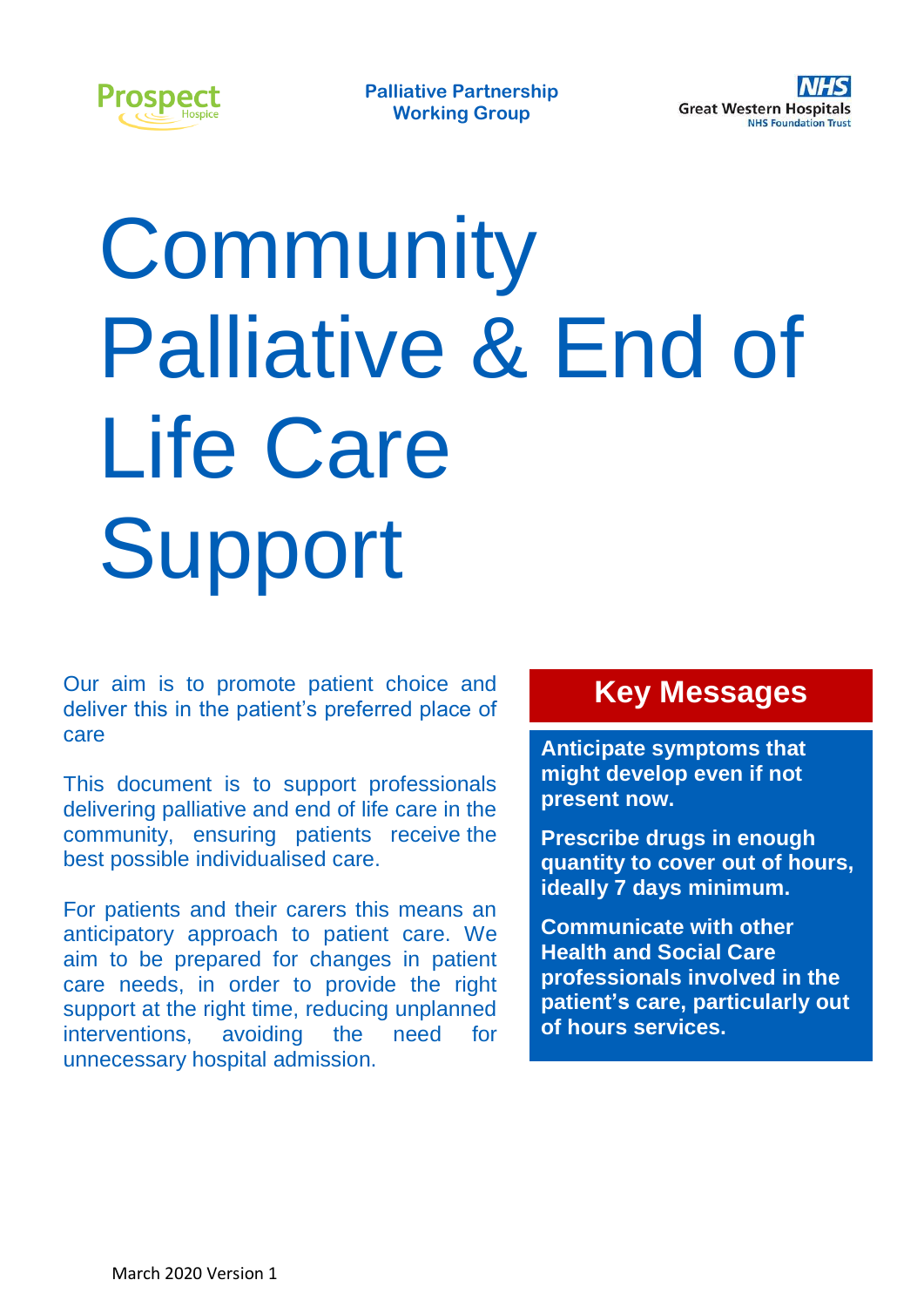#### Anticipatory Prescribing

When a patient is dying, swallowing becomes difficult, it is important therefore to prescribe medicines essential to maintain comfort by non-oral routes, usually sub-cutaneous (SC). Drugs should be prescribed on an 'as needed' or PRN basis, and regularly if the patient has an ongoing symptom or was taking a drug regularly when they could swallow.

Choice of medication will be guided by the patient's current symptoms, previous drug requirements and local guidelines.

There are five symptoms that may develop in the last hours or days of life:

- Pain
- Agitation
- Nausea and Vomiting
- Dyspnoea
- Respiratory Tract Secretions

It is good practice to prescribe anticipatory medication to help with these symptoms. In the community a community prescription chart needs to be completed to allow the medication to be administered by a nurse both on a PRN basis and in a syringe pump.

#### Prescribing for Patients with a Transdermal Opioid Patch

In the last days of life, it is acceptable practice to continue with Fentanyl/Buprenorphine patch administration if the patient's pain has previously been controlled, ensuring that an appropriate breakthrough dose of SC analgesia is prescribed.

If the patient has required 2 or more doses of breakthrough analgesia over 24 hrs, consider initiating a continuous infusion via a syringe pump. The total of previous 24 hr breakthrough analgesia doses should be set up in the syringe pump and the Fentanyl/Buprenorphine patch continued. Ensure continued use of the opiate patch is documented.

Please ensure future breakthrough analgesia is 1/6 equivalent Fentanyl/Buprenorphine dose, plus syringe pump dose.

#### Prescribing injectable medication for symptom control

Please prescribe sufficient amounts of medication, especially before weekends and make allowance for both the syringe pump, including any necessary dose increments, and additional PRN doses. Please also remember to prescribe the necessary diluent (usually water for injection).

#### Prescribing in renal failure

When prescribing opioids in patients with eGFR <30mL/min, significant reductions are necessary of both dose and frequency. In these circumstances the Specialist Palliative Care Team might suggest the use of parenteral Alfentanil where dose reductions are not necessary. Please note that Alfentanil is short acting when given as a PRN dose. For this reason it might not be feasible in the domiciliary setting and a second opioid at reduced dose, e.g. oxycodone, and increased dosing interval may be recommended. The following is a quick reference only and advice from the Specialist Palliative Care Team should be sought: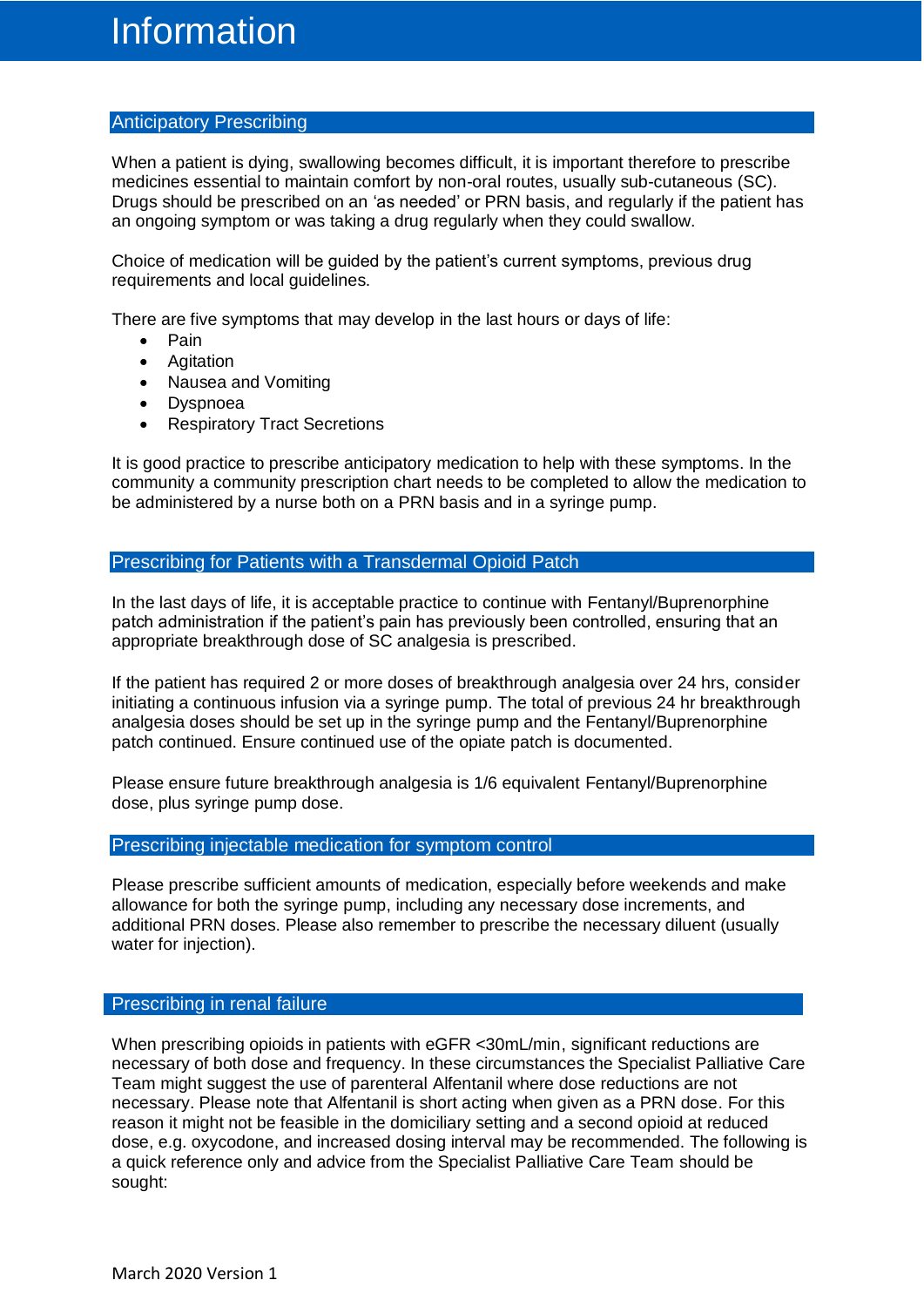| <b>Drug</b>             | eGFR 30-59 mL/min  | $e$ GFR 29-15 mL/min  | $eGFR < 15$ mL/min  |
|-------------------------|--------------------|-----------------------|---------------------|
| Alfentanil              | <b>Normal Dose</b> | <b>Normal Dose</b>    | <b>Normal Dose</b>  |
| <b>Buprenorphine TD</b> | <b>Normal Dose</b> | <b>Normal Dose</b>    | <b>Normal Dose</b>  |
| Fentanyl                | <b>ND</b>          | 75% of ND*            | 50% of Normal Dose* |
| Morphine                | 75% of Normal Dose | $2.5$ -5mg 6h $*$     | 1.25-2.5mg 6-8h*    |
| Oxycodone               | <b>Normal Dose</b> | <b>Normal Dose</b>    | 1.25-2.5mg 6h*      |
| $TD =$ transdermal      |                    | * titrate as required |                     |

#### Prescribing in hepatic failure

Liver disease affects the metabolic function depending on pathology and individual circumstances. When prescribing opioids in patients with severe liver failure (e.g decompensated cirrhosis) use opioids with caution. Starting with low doses and extend dose intervals and avoid long acting preparations and codeine. Please seek specialist palliative care advice when prescribing opiates for patients with hepatic failure and refer to Wessex Palliative Physician Guidelines.

#### Managing Corticosteroids in the dying phase

Steroids for general wellbeing can be stopped once the patient is unable to swallow and has entered the dying phase. If treating for raised intracranial pressure (primary brain cancer or metastases), consider symptomatic management with subcutaneous analgesics, antiemetics and anticonvulsants once the patient is unable to swallow and has entered the dying phase. Subcutaneous Dexamethasone might be appropriate on an individual basis.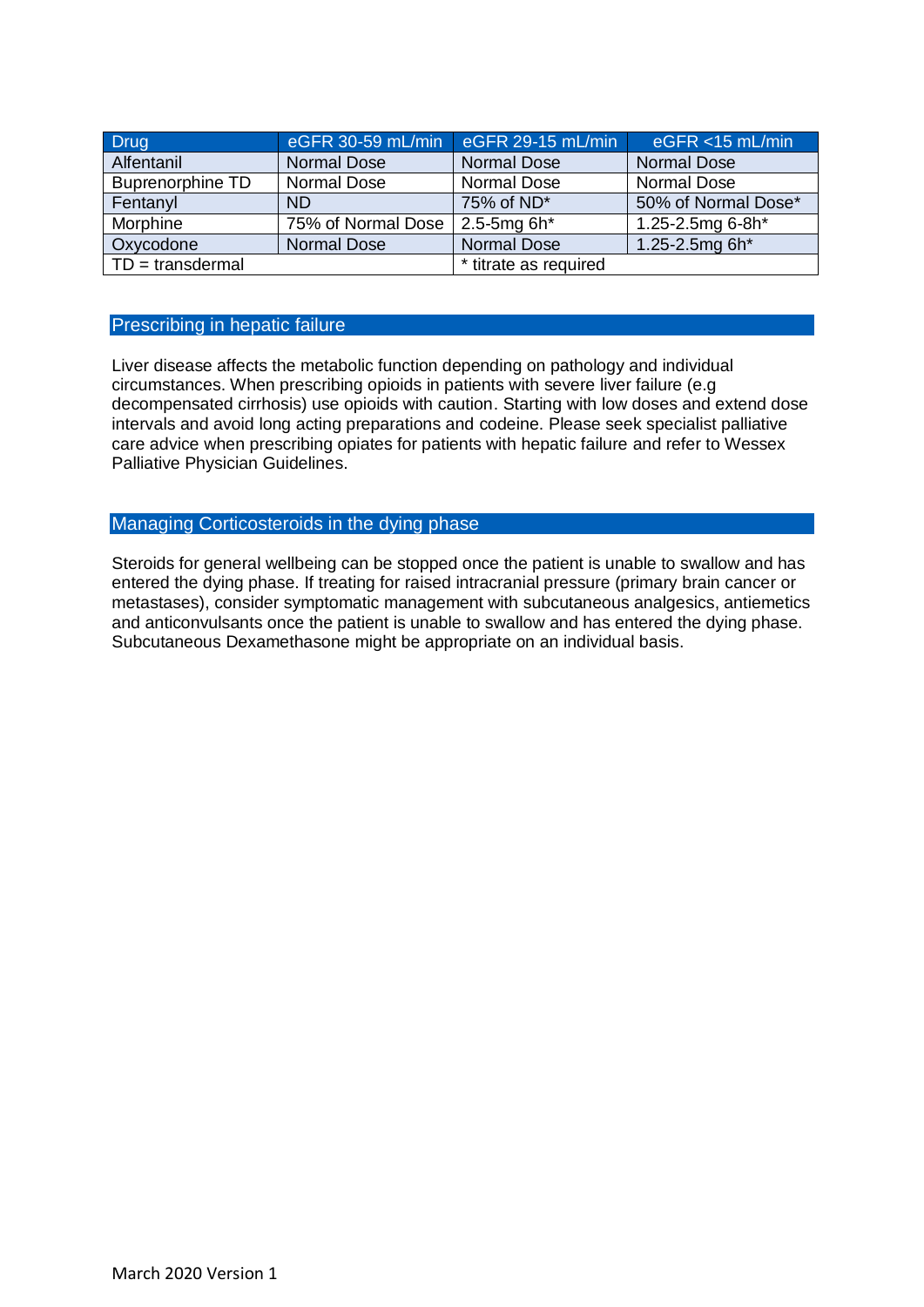#### **AS REQUIRED PRN DRUGS**

|                     | Authorisation                 |                                              |                     |                    | <b>Administration</b> |  |  |
|---------------------|-------------------------------|----------------------------------------------|---------------------|--------------------|-----------------------|--|--|
| P                   | Drug:                         | Morphine                                     |                     | Date:              | 1/1/21                |  |  |
| R                   | Indication: Pain + SOB        |                                              | Time:               | 11:51              |                       |  |  |
| N<br>1              | Dose Range:                   | $2.5 - 5$ mg                                 | Dose:               | $5 \, \mathrm{ma}$ |                       |  |  |
|                     | Route:<br>SC                  | Max in 24 Hours<br>including pump:           | 60<br>mg            | Route:             | SC                    |  |  |
|                     | Prescriber<br>Signature:      | Dr<br>Doctor                                 | Date:<br>1/1/2<br>1 | Initials:          | DN                    |  |  |
|                     | Drug:                         | Haloperidol                                  |                     | Date:              | 1/1/21                |  |  |
|                     | Indication: Nausea            |                                              |                     | Time:              | 11:51                 |  |  |
| P<br>$\mathsf R$    | Dose Range:                   | 1.5 mg max bd                                |                     | Dose:              | 1.5mg                 |  |  |
| N<br>$\overline{2}$ | Route:<br>SC                  | Max in 24 Hours<br>including pump            | 5 mg                | Route:             | $\mathcal{SC}$        |  |  |
|                     | Prescriber<br>Signature:      | Dr<br>Doctor                                 | 1/1/2<br>Date:<br>1 | Initials:          | DN                    |  |  |
|                     | Drug:                         | Midazolam                                    | Date:               | 1/1/21             |                       |  |  |
|                     | Indication: Agitation         |                                              | Time:               | 11:51              |                       |  |  |
| P<br>R              | Dose Range:                   | $2.5 \text{ mg} - 10$<br>prn                 | mg                  | Dose:              | 2.5mg                 |  |  |
| N<br>3              | Route:<br>SC                  | Max in 24 Hours<br>Including pump            | 80 mg               | Route:             | SC                    |  |  |
|                     | Prescriber<br>Signature:      | Dr<br>Doctor                                 | Date: $1/1/2$<br>1  | Initials:          | DN                    |  |  |
|                     | Drug:                         | Glycopyrronium                               | Date:               | 1/1/21             |                       |  |  |
|                     | <b>Indication: Secretions</b> |                                              |                     | Time:              | 11:51                 |  |  |
| P<br>$\mathsf R$    | Dose Range:                   | 200 micrograms                               |                     | Dose:              | 200<br>mca            |  |  |
| N<br>4              | Route:<br>SC                  | Max in 24 Hours<br>including pump micrograms | 2400                | Route:             | SC                    |  |  |
|                     | Prescriber                    | Dr                                           | Date:<br>1/1/2      |                    | DN                    |  |  |
|                     | Signature:                    | Initials:                                    |                     |                    |                       |  |  |
|                     | Drug:                         |                                              | Date:               |                    |                       |  |  |
| P                   | Indication:                   |                                              | Time:               |                    |                       |  |  |
| R<br>N              | Dose Range:                   |                                              | Dose:               |                    |                       |  |  |
| 5                   | Route:<br>SC                  | Max in 24 Hours<br>including pump            |                     | Route:             |                       |  |  |
|                     | Prescriber<br>Signature:      | Initials:                                    |                     |                    |                       |  |  |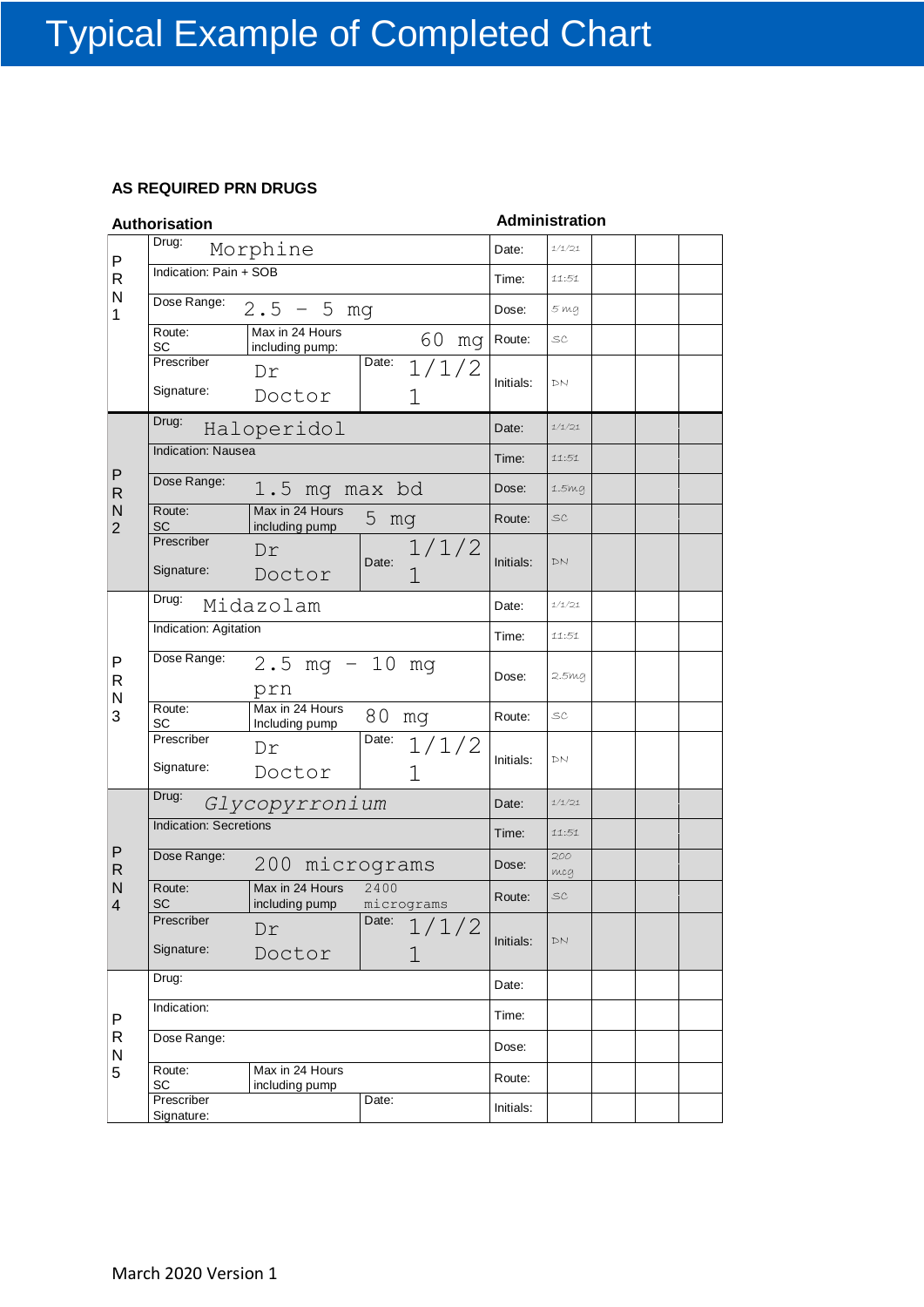#### **Syringe Driver Medication**

|                               | Month:<br>Jan<br>Year:                                                    | 2021              | Date:                            | 1/1/21            |
|-------------------------------|---------------------------------------------------------------------------|-------------------|----------------------------------|-------------------|
|                               | Diluent:                                                                  |                   | Time:                            | 11:52             |
| $\mathsf S$<br>6              | ⊻<br>Water for Injection<br>Normal Saline (tick as appropriate)<br>$\Box$ |                   | <b>Initials</b>                  | DN                |
|                               | <b>Prescriber Signature</b><br>Dr Doctor                                  | Date:<br>1/1/21   | Syringe<br>Pump A or<br>$B***$   | Α                 |
|                               | Drug:<br>Morphine                                                         |                   |                                  |                   |
| $\mathsf S$<br>$\overline{7}$ | Indication<br>Pain                                                        |                   | Time:                            | 11:52             |
|                               | Dose Range:<br>From: 10 mg<br>To: To                                      | 20 mg             | Dose:                            | $10$ mg           |
|                               | $\boxtimes$ Start today<br>$\Box$<br>Start dose: 10 mg                    | Start when needed | Initials:                        | DN                |
|                               | <b>Prescriber Signature</b><br>Dr Doctor                                  | Date:<br>1/1/21   | Syringe<br>Pump A or<br>$B^{**}$ | $\mathbb{A}$      |
|                               | Haloperidol<br>Drug:                                                      |                   |                                  |                   |
| $\mathbb S$<br>8              | Indication:<br>Nausea                                                     |                   | Time:                            | 11:52             |
|                               | Dose Range:<br>From: 1.5 mg<br>To:                                        | 5 mg              | Dose:                            | $1.5$ mg          |
|                               | $\overline{\boxtimes}$ Start today $\Box$<br>Start dose:<br>1.5 mg        | Start when needed | Initials:                        | DN                |
|                               | Prescriber Signature<br>Dr Doctor                                         | Date:<br>1/1/21   | Syringe<br>Pump A or<br>$B^{**}$ | $\mathbb{A}$      |
|                               | Midazolam<br>Drug:                                                        |                   |                                  |                   |
| S<br>9                        | Indication:<br>Agitation                                                  |                   | Time:                            | 11:52             |
|                               | Dose Range:<br>From: $5 \text{ mg}$<br>To:                                | 40 mg             | Dose:                            | $\overline{5}$ mg |
|                               | ☑<br>Start today<br>$\Box$<br>Start dose:<br>5 mg                         | Start when needed | Initials:                        | DN                |
|                               | Prescriber Signature:<br>Dr Doctor                                        | Date:<br>1/1/21   | Syringe<br>Pump A or<br>$B^{**}$ | $\mathbb{A}$      |
|                               | Glycopyrronium<br>Drug:                                                   |                   |                                  |                   |
| S<br>$\mathbf 1$              | Indication:<br>Secretions                                                 |                   | Time:                            | 11:52             |
| 0                             | Dose Range:<br>From: $0.6$ mg<br>To:                                      | $1.2$ mg          | Dose:                            | $0.6$ mg          |
|                               | $\boxtimes$ Start today<br>$\Box$<br>Start dose: 0.6 mg                   | Start when needed | Initials:                        | ${\rm DN}$        |
|                               | Prescriber Signature:<br>Dr Doctor                                        | Date:<br>1/1/21   | Syringe<br>Pump A or<br>$B^{**}$ | Α                 |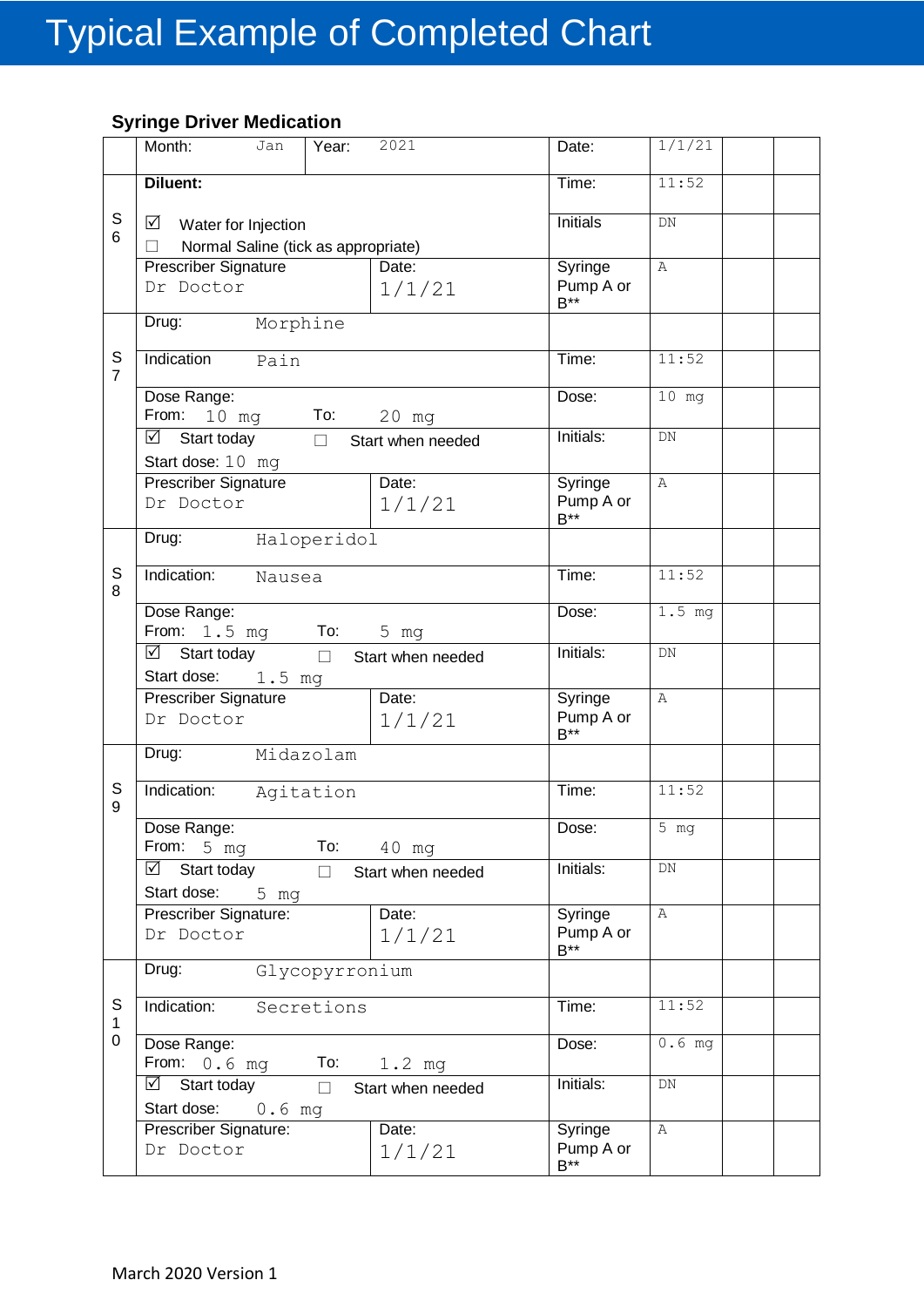## Suggestions for Syringe Drivers and Associated Prescribing

| <b>Symptom</b>       | <b>Drug</b>                     | <b>Syringe Pump</b><br>Possible dose range<br>over 24 hours (cont.<br>s/c infusion)                   | <b>PRN</b> dose for<br>occasional or<br>breakthrough<br>symptoms | <b>Ampoule</b>                                     | <b>Comments</b>                                                                                                                                                                                                                                         |
|----------------------|---------------------------------|-------------------------------------------------------------------------------------------------------|------------------------------------------------------------------|----------------------------------------------------|---------------------------------------------------------------------------------------------------------------------------------------------------------------------------------------------------------------------------------------------------------|
| Pain                 | Morphine<br><b>First Choice</b> | • For opioid naïve patient<br>10 <sub>mg</sub><br>• Use conversion chart if<br>already taking opiates | $2.5 - 5$ mg, 1 - 3<br>hourly                                    | 10 mg, 15 mg, 20<br>mg, 30 mg                      | • Check that the patient is not having significant side<br>effects including itching and nightmares<br>. If eGFR less than 30 ml/min use Alfentanil under<br>guidance of specialist palliative care only                                                |
|                      | Oxycodone                       | • For opioid naïve patient<br>$5 - 10$ mg<br>• Use conversion chart if<br>already taking opiates      | Divide 24-hour doses<br>of oxycodone by 6,<br>$1 - 3$ hourly     | 10 mg/ml, 1 and<br>2 ml amps<br>50 mg/ml, 1 ml amp | • 1 <sup>st</sup> line alternative to morphine if toxicity or poor<br>response to morphine                                                                                                                                                              |
|                      | Alfentanil                      | $1 - 2$ mg<br>• Use conversion chart if<br>already taking opiates                                     | Use Oxycodone -<br>Alfentanil is very<br>short acting            | 1 mg/ 2 ml<br>2 ml and 10 ml<br>ampoules           | · Use under guidance of specialist palliative care<br>only<br>. In significant renal failure 1mg Alfentanil is roughly<br>equivalent to 15 mg SC morphine                                                                                               |
| Nausea &<br>Vomiting | Cyclizine                       | 75 - 150 mg                                                                                           | 25 - 50 mg tds                                                   | 50 mg/ml                                           | . Do not exceed total of 150 mg in 24 hours<br>· Useful in mechanical bowel obstruction<br>. Good for CNS causes of nausea and vomiting<br>· Is also sedating<br>. If 150 mg is in the syringe pump, consider an<br>alternative anti-emetic for prn use |
|                      | Metoclopramide                  | $20 - 60$ mg                                                                                          | 5 - 20 mg tds                                                    | 10 mg/2 ml                                         | . Do not exceed total of 80 mg in 24 hours<br>• Prokinetic for delayed gastric emptying<br>. Not in complete bowel obstruction or colic                                                                                                                 |
|                      | Haloperidol                     | $1.5 - 7$ mg                                                                                          | $1.5 - 5$ mg nocte                                               | 5 mg/ 1 ml                                         | · Useful for metabolic/toxic causes of nausea<br>• Also has anxiolytic and sedative properties                                                                                                                                                          |
|                      | Levomepromazine                 | $6.25 - 25$ mg                                                                                        | 6.25 mg, max bd                                                  | 25 mg/ml                                           | $\bullet$ 2 <sup>nd</sup> line broad spectrum anti-emetic sedative, use<br>lowest effective dose                                                                                                                                                        |
|                      | Ondansetron                     | $8 - 16$ mg                                                                                           | 4 mg qds                                                         |                                                    | . Good for Upper GI bleed and terminal bowel<br>obstruction<br>• Can cause constipation, no more than opiates<br>though                                                                                                                                 |
| <b>Dyspnoea</b>      | Morphine                        | $5 - 10$ mg                                                                                           | 1 - 2 mg, 1 - 3 hourly                                           |                                                    | • Check that the patient is not having significant side                                                                                                                                                                                                 |

March 2020 Version 1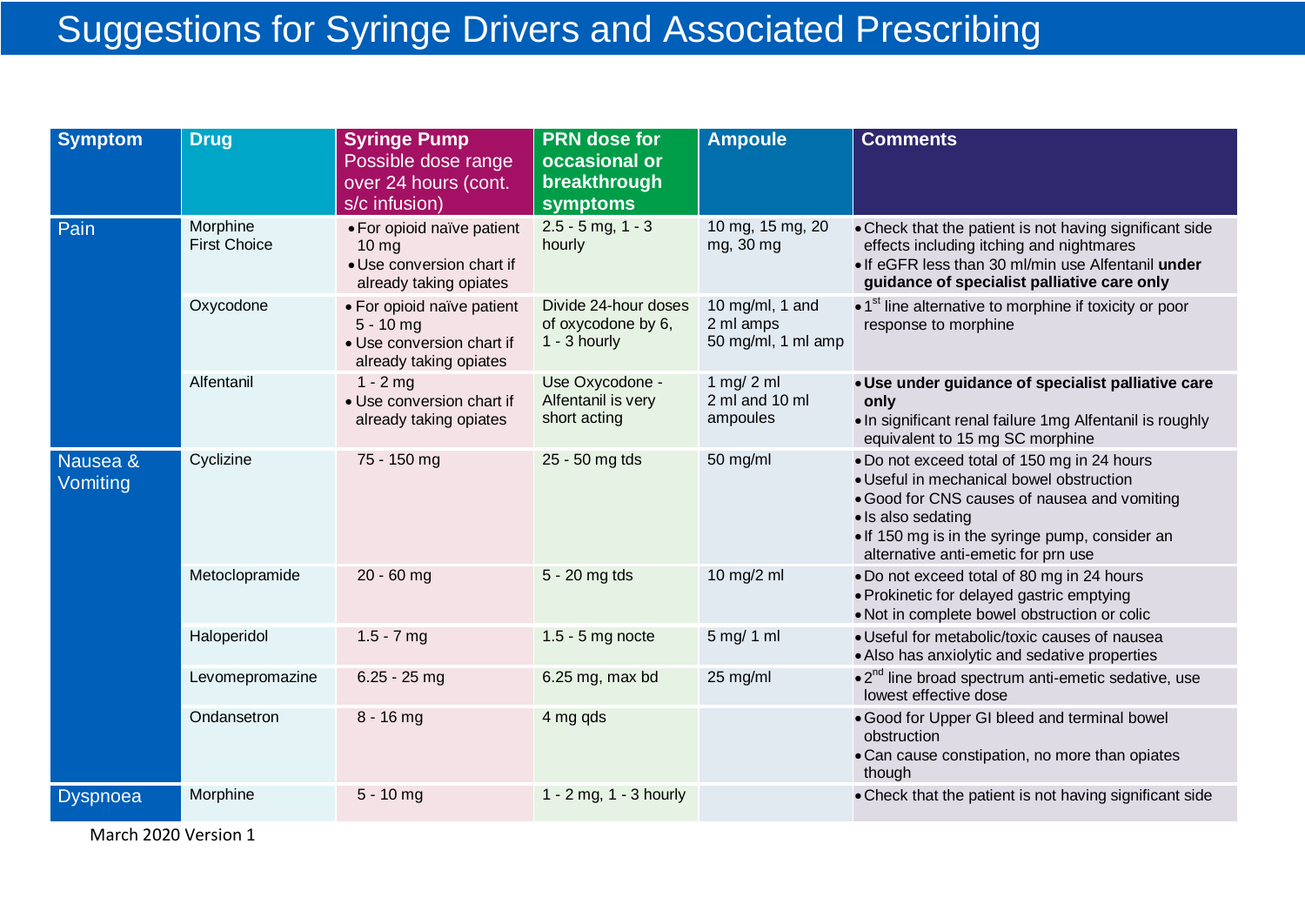#### $\alpha$  -  $\alpha$  -  $\alpha$  -  $\alpha$  -  $\alpha$  -  $\alpha$  -  $\alpha$  -  $\alpha$  -  $\alpha$  -  $\alpha$  -  $\alpha$  -  $\alpha$  -  $\alpha$  -  $\alpha$  -  $\alpha$  -  $\alpha$  -  $\alpha$  -  $\alpha$  -  $\alpha$  -  $\alpha$  -  $\alpha$  -  $\alpha$  -  $\alpha$  -  $\alpha$  -  $\alpha$  -  $\alpha$  -  $\alpha$  -  $\alpha$  -  $\alpha$  -  $\alpha$  -  $\alpha$  -  $\alpha$ Suggestions for Syringe Pumps and Associated Prescribing

| <b>Symptom</b>                                  | <b>Drug</b>                      | <b>Syringe Pump</b><br>Possible dose<br>range over 24 hours<br>(cont. s/c infusion) | <b>PRN</b> dose for<br>occasional or<br>breakthrough<br>symptoms | <b>Ampoule</b>                              | <b>Comments</b>                                                                                                                                                                    |
|-------------------------------------------------|----------------------------------|-------------------------------------------------------------------------------------|------------------------------------------------------------------|---------------------------------------------|------------------------------------------------------------------------------------------------------------------------------------------------------------------------------------|
| Anxiety/                                        | Midazolam                        | $5 - 60$ mg                                                                         | $2.5 - 10$ mg                                                    | 10 mg/2 ml                                  | • Consider reversible causes first, eg pain/urinary<br>retention                                                                                                                   |
| Agitation/<br>Confusion/<br><b>Restlessness</b> | Levomepromazine                  | 25 - 100 mg                                                                         | $6.25 - 12.5$ mg prn                                             | 25 mg/1 ml                                  | • Titrate dose<br>• Consider if still agitated with 60mg midazolam<br>• Avoid in patients with known seizures<br>• Seek specialist palliative advice if unfamiliar with<br>dosing. |
| <b>Convulsions</b>                              | Midazolam                        | $20 - 60$ mg                                                                        | $2.5 - 10$ mg prn                                                | 10 mg/2 ml                                  | • Seek specialist palliative advice if still fitting on 20mg<br>via syringe pump                                                                                                   |
| <b>Respiratory</b><br><b>Secretions</b>         | Glycopyrronium<br><b>Bromide</b> | 600 micrograms - 2400<br>micrograms                                                 | $200 - 400$<br>micrograms qds                                    | 200 micrograms/ml<br>600 micrograms/3<br>ml | • First line for respiratory secretions<br>. Does not cause constipation unlike Hyoscine butyl<br>bromide                                                                          |
|                                                 | Hyoscine butyl<br>bromide        | $60 - 120$ mg                                                                       | 20 mg tds                                                        | 20mg/1 ml                                   | • Reduces formation of secretions<br>• Prescribe early at first signs of secretions<br>. Indications include cramping abdominal pain from<br>obstruction                           |
| <b>Other</b>                                    | Water for Injection              |                                                                                     |                                                                  | $10 \mathrm{m}$                             | • A typical syringe pump needs 10 ml a day<br>• Comes in boxes 10                                                                                                                  |

**Choose lower doses within range for elderly, small or frail patients**. Dose recommendations based on GWH Guidance

Please prescribe one week's supply of medication and water for injection to manage your patient's anticipated symptoms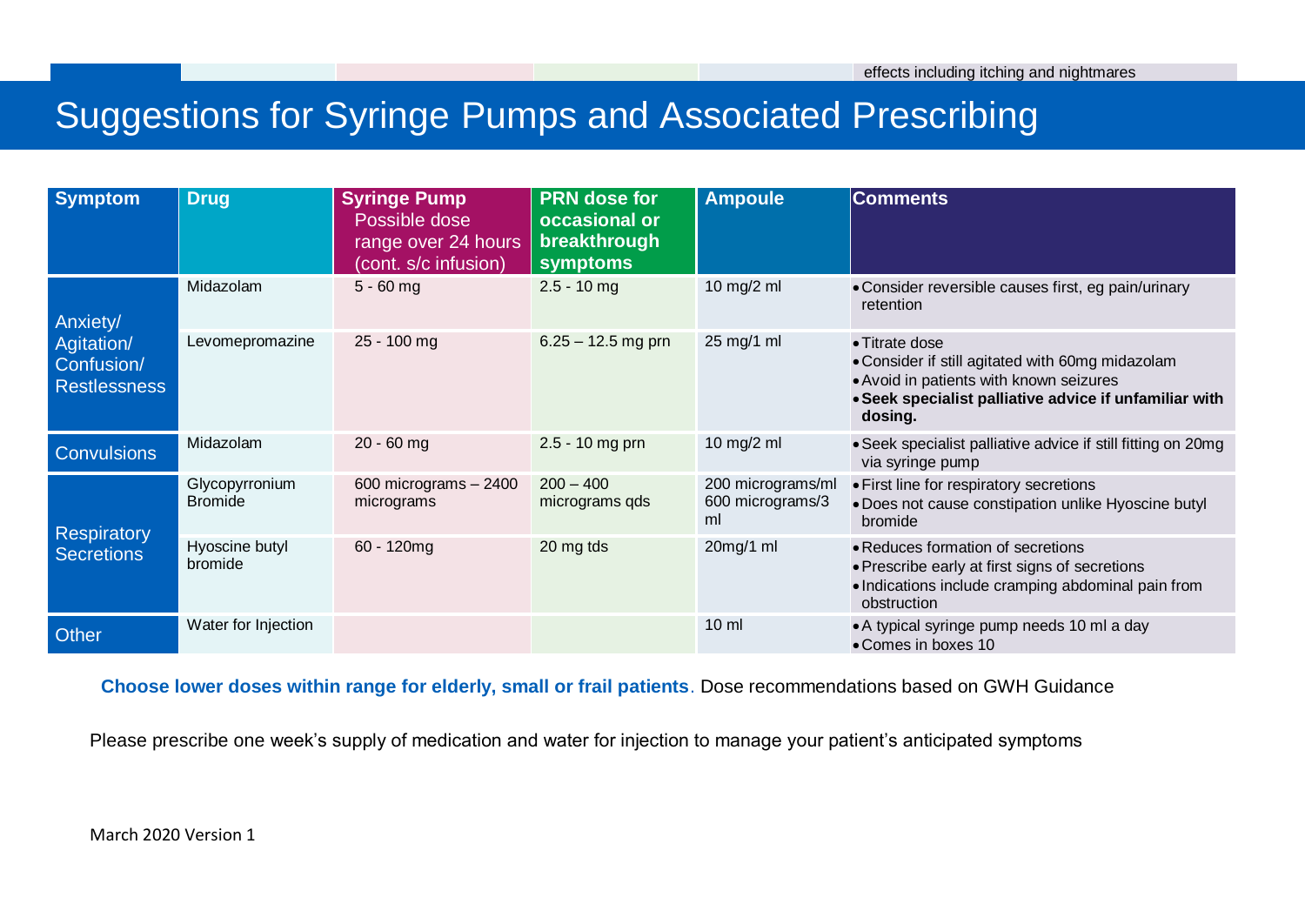## A Guide to Equivalent Doses for Opioid Drugs for Use in Palliative Care

|                |                        |                  |                     |                  |                     |                  |                |                                |                  |                     | Note this is to be used as an <b>approximate guide</b> to opioid equivalents, because comprehensive data is lacking. | Doses always need to be re-titrated after a change of opioid. |                            |                                            |                          |  |
|----------------|------------------------|------------------|---------------------|------------------|---------------------|------------------|----------------|--------------------------------|------------------|---------------------|----------------------------------------------------------------------------------------------------------------------|---------------------------------------------------------------|----------------------------|--------------------------------------------|--------------------------|--|
|                | <b>Oral Morphine</b>   |                  | <b>Subcutaneous</b> |                  | <b>Subcutaneous</b> |                  |                | Oral oxycodone                 |                  | <b>Subcutaneous</b> |                                                                                                                      | <b>Alfentanil</b>                                             | Fentanyl                   |                                            | <b>Buprenorphine</b>     |  |
|                | $(1st$ -line formulary |                  | morphine            |                  | diamorphine         |                  |                | $(2nd - line)$ if morphine not |                  | oxycodone           |                                                                                                                      | <b>Continuous s/c</b>                                         | <b>Transdermal</b>         |                                            | <b>Transdermal patch</b> |  |
| choice)        |                        |                  |                     |                  |                     |                  | tolerated)     |                                |                  |                     |                                                                                                                      | <b>Infusion</b>                                               | patch                      |                                            |                          |  |
| Dose ratio     |                        | $\mathbf{1}$     | 1/2                 |                  | 1/3                 |                  | 1/2            |                                |                  | 1/4                 |                                                                                                                      | $1/30$                                                        | Approximate<br>equivalents | Approximate equivalents<br>Micrograms/hour |                          |  |
| to oral        |                        |                  |                     |                  |                     |                  |                |                                |                  |                     |                                                                                                                      |                                                               | Micrograms/hour            |                                            |                          |  |
| morphine       |                        |                  |                     |                  |                     |                  |                |                                |                  |                     |                                                                                                                      |                                                               |                            |                                            |                          |  |
| $\overline{4}$ | 12<br><b>MR</b>        | 24 hour<br>total | 4 hour<br>dose      | 24 hour<br>total | 4 hour<br>dose      | 24 hour<br>total | 4 hour<br>dose | <b>12 MR</b><br>dose           | 24 hour<br>total | 4 hour<br>dose      | 24 hour<br>total                                                                                                     | 24 hour total dose                                            | Change<br>72hourly         | Stable pain                                |                          |  |
| hour<br>dose   | dose                   | dose             | (mg)                | dose             | (mg)                | dose             | (mg)           | (mg)                           | dose             | (mg)                | dose                                                                                                                 | (mg)                                                          | Stable pain                |                                            |                          |  |
| (mg)           | (mq)                   | (mg)             |                     | (mg)             |                     | (mg)             |                |                                | (mg)             |                     | (mg)                                                                                                                 |                                                               |                            |                                            |                          |  |
|                |                        | 5                |                     |                  |                     |                  |                |                                |                  |                     |                                                                                                                      |                                                               |                            |                                            |                          |  |
|                |                        | 10               |                     |                  |                     |                  |                |                                |                  |                     |                                                                                                                      |                                                               |                            | 5                                          | 7 days                   |  |
|                |                        |                  |                     |                  |                     |                  |                |                                |                  |                     |                                                                                                                      |                                                               |                            |                                            |                          |  |
|                |                        | 20               |                     |                  |                     |                  |                |                                |                  |                     |                                                                                                                      |                                                               |                            | 10                                         | 7 days                   |  |
| $\overline{5}$ | 15                     | 30               | 2.5                 | 15               | 1.25                | 10               | 2.5            | 10                             | 15               | 1.25                | 7.5                                                                                                                  | 1                                                             | 12                         | 20                                         | 7 days                   |  |
| 10             | 30                     | 60               | 5                   | 30               | $2.5 - 5$           | 20               | 5              | 15                             | 30               | 2.5                 | 15                                                                                                                   | $\overline{2}$                                                | 25                         | 35                                         | 72 hours                 |  |
| 15             | 45                     | 90               | 7.5                 | 45               | 5                   | 30               | 7.5            | 25                             | 50               | 3.75                | 25                                                                                                                   | 3                                                             | $\overline{37}$            | 52.5                                       | 72 hours                 |  |
| 20             | 60                     | 120              | 10                  | 60               | 7.5                 | 40               | 10             | 30                             | 60               | 5                   | 30                                                                                                                   | $\overline{4}$                                                | 37                         | 70                                         | 72 hours                 |  |
| 30             | 90                     | 180              | 15                  | 90               | 10                  | 60               | 15             | 45                             | 90               | 7.5                 | 45                                                                                                                   | 6                                                             | 50                         | 105                                        | 72 hours                 |  |
| 40             | 120                    | 240              | 20                  | 120              | 12.5                | 80               | 20             | 60                             | 120              | 10                  | 60                                                                                                                   | 8                                                             | 75                         | 140                                        | 72 hours                 |  |
| 50             | 150                    | 300              | $\overline{25}$     | 150              | 15                  | 100              | 25             | 75                             | 150              | 12.5                | 75                                                                                                                   | 10                                                            | 75                         |                                            |                          |  |
| 60             | 180                    | 360              | 30                  | 180              | 20                  | 120              | 30             | 90                             | 180              | 15                  | 90                                                                                                                   |                                                               | 100                        |                                            |                          |  |
| 70             | 210                    | 420              | 35                  | 210              | 25                  | 140              | 35             | 105                            | 210              | 17.5                | 100                                                                                                                  |                                                               | 125                        |                                            |                          |  |
| 80             | 240                    | 480              | 40                  | 240              | 27.5                | 160              | 40             | 120                            | 240              | 20                  | 120                                                                                                                  |                                                               | 125                        |                                            |                          |  |
| 90             | 270                    | 540              | 45                  | 270              | 30                  | 180              | 45             | 135                            | 270              | 22.5                | 150                                                                                                                  |                                                               | 150                        |                                            |                          |  |

#### Note this is to be used as an **approximate guide** to opioid equivalents, because comprehensive data is lacking. Doses always need to be re-titrated after a change of opioid.

#### **Guide to equivalent doses of weak opioids**

| Drug                 | Dose ratio with oral morphine          |
|----------------------|----------------------------------------|
| Tramadol and Codeine | Oral morphine is 10 times the strength |